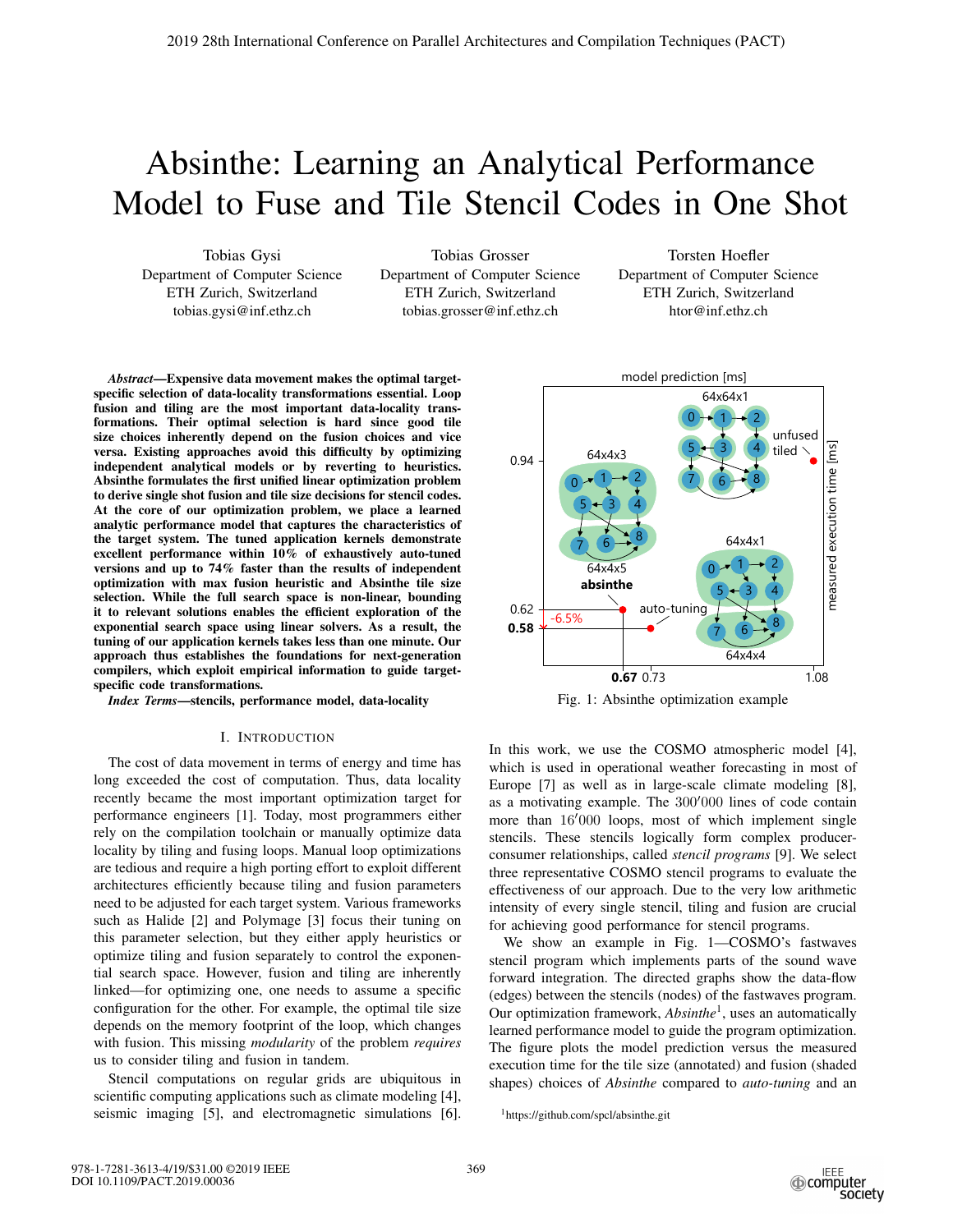

Fig. 2: Absinthe architecture overview

*unfused tiled* implementation.

Absinthe consists of three main pieces: (1) a model learner, (2) an optimizer, and (3) a code generator. The *model learner* generates a performance model specific to each target architecture. The *optimizer* derives an integer linear program encoding the structure of the stencil program and the performance model to tune tiling and fusion together. The *code generator* then emits an implementation with the optimal tiling and fusion parameters returned by the integer linear programming solver. In this way, Absinthe combines automated model learning with integer linear programming to control the exponential search space and to automatically find the best configuration for each target architecture.

In summary, we make the following key contributions:

- A linear formulation of parametric tiling for bound tile sizes (assumed to be non-linear in general).
- A linear performance model that learns the target system characteristics and enables the use of integer linear programming to explore the search space.
- A single holistic optimization problem which applies the linear performance model to derive optimal fusion and tile size selection choices for stencil codes.

## II. BACKGROUND

The execution of stencils in succession provides plenty of opportunities for data locality improvements.

# *A. Architecture Overview*

Absinthe lowers stencil programs written in a high-level domain-specific language (DSL) to efficient C++ code. An automatically learned performance model drives the selection of target system specific code transformations. Fig. 2 shows the interplay of the Absinthe components.

The model learner (1) runs once for every target system to learn the model parameters. The optimizer (2) combines the model parameters with the memory access patterns of the stencil program to instantiate a target-specific performance model. An integer linear programming (ILP) solver searches the optimal data-locality transformations with respect to the performance model. The code generator (2) applies the optimal data-locality transformations to the high-level stencil program representation and generates tuned C++ code.

| 1  | for $(int x = x beq; x \leq x end; ++x)$               |
|----|--------------------------------------------------------|
| 2  | for $(int y = y beq; y \leq y end; ++y)$               |
| 3  | for $(int z = z$ beq; $z \le z$ end; $++z)$            |
| 4  | $SO(x,y,z) = 0.5 \times (i0(x+1,y,z) + i0(x,y,z));$    |
| 5. | $for(int x = x beq; x \leq x end; ++x)$                |
| 6. | for $(int y = y beq; y \leq y end; ++y)$               |
|    | for $(int z = z \text{beq}; z \leq z \text{end}; ++z)$ |
| 8. | $s1(x,y,z) = i1(x,y,z) * (s0(x,y+1,z) - s0(x,y-1,z));$ |
|    |                                                        |

Fig. 3: Example stencil sequence with length  $N = 2$ 

Absinthe targets three-dimensional stencil programs and optimizes them to utilize all processors of the target system, assuming exclusive system access. Our implementation has the following limitations: 1) we support only three-dimensional arrays, 2) we do not optimize the boundary conditions, and 3) we tile the codes only for one memory hierarchy level.

#### *B. Stencil Sequences*

A *stencil* is an element-wise computation with a position independent access pattern. Every stencil evaluation accesses the input arrays at fixed offsets relative to the updated output array element. We assume that every stencil writes a single array. We apply stencils to all array elements except for a constant width halo at the array boundary which prevents outof-bounds accesses.

A *stencil sequence* is a program formed of several subsequent stencil applications. Fig. 3 shows an example stencil sequence with length  $N = 2$ . The short example sequence allows us to illustrate our approach with less complexity compared to the fastwaves kernel introduced in Fig. 1.

#### *C. Data-Locality Transformations*

Absinthe combines rectangular tiling with redundant computation at the tile boundaries to satisfy the data dependencies of fused stencils. This overlapped tiling [10] enables major performance improvements. The tuned fastwaves kernel shown by Fig. 1 executes  $1.5 \times$  faster compared to the unfused tiled implementation variant.

*Loop tiling* decomposes the domain into hyper-rectangular tiles of equal size. To increase the data-locality, we evaluate the stencil on the entire tile before proceeding with the next one. We thus introduce an additional outermost loop that iterates over all tiles. To support arbitrary domain sizes, we cut the tiles at the domain boundary.

*Loop fusion* replaces the tile loops of consecutive stencils with a single tile loop that evaluates one stencil after another before proceeding with the next tile. After fusion, the data dependencies of producer-consumer stencils cross the tile boundaries. To enable the parallel tile execution, we extend the loop bounds of the producer stencils to perform redundant computation at the tile boundaries which satisfies all data dependencies locally.

The combination of *fusion and tiling* effectively increases the spatial and temporal locality for stencils with overlapping working sets. The *code generator* introduces one tile loop for every group of fused stencils and allocates temporary storage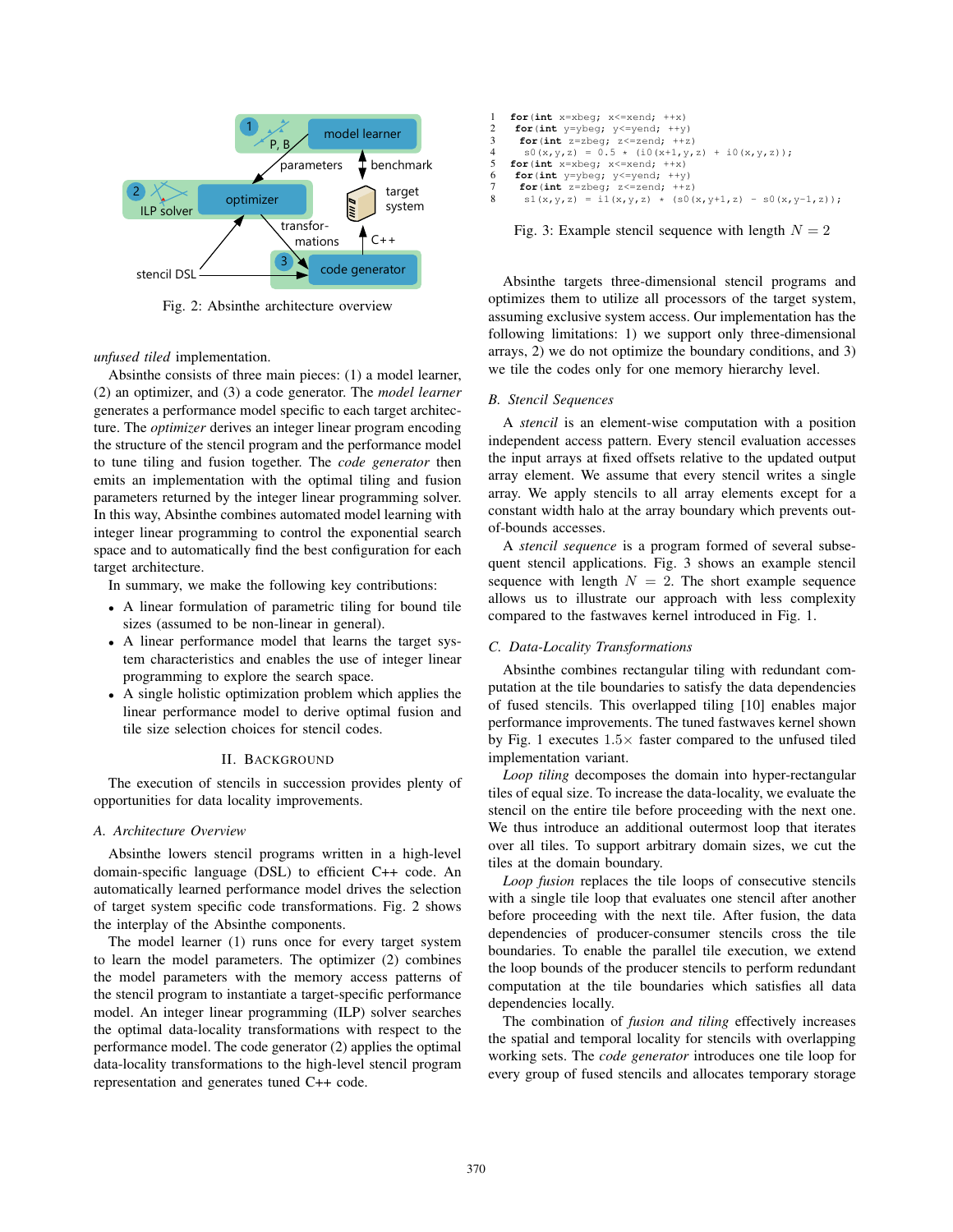TABLE I: Important constants and variables

| constants       |                                                      |  |  |
|-----------------|------------------------------------------------------|--|--|
| N               | number of stencils in the stencil sequence           |  |  |
| $D^x, D^y, D^z$ | domain sizes                                         |  |  |
| $H^x, H^y, H^z$ | halo widths                                          |  |  |
| T               | number of processors                                 |  |  |
| C               | cache capacity                                       |  |  |
| $P^f, B^f$      | fast memory peel & body parameters                   |  |  |
| $P^b$ , $B^b$   | slow memory peel & body base parameters              |  |  |
| $P^v, B^v$      | slow memory peel & body variable parameters          |  |  |
| variables       |                                                      |  |  |
| $g_i$           | group index                                          |  |  |
| $n_i^y, n_i^z$  | tile counts                                          |  |  |
|                 | fast memory peel & body cost                         |  |  |
|                 | slow memory peel & body base cost                    |  |  |
|                 | slow memory peel & body variable cost                |  |  |
|                 | evaluation boundary widths (positive axis direction) |  |  |
|                 | evaluation boundary widths (negative axis direction) |  |  |
|                 |                                                      |  |  |



Fig. 4: Absinthe ILP parameters and components

to buffer intra-tile data dependencies with minimal memory footprint.

### III. MODELING

The *optimizer* automatically instantiates an integer linear program (ILP) to find good data-locality transformations. Fig. 4 shows the main components of the ILP: the *parameters* component captures the stencil sequence and target system properties that provide the basis for the optimization, the *datalocality transformations* component defines the optimization variables that span the space of possible transformations, and the *performance model* component estimates the execution time for the selected code transformations. At optimization time, the ILP solver searches the code transformations with minimal estimated execution time.

We present the ILP for three-dimensional stencils, but the formulation generalizes to stencils with different dimensionality. If not mentioned otherwise, the variables are positive and integer-valued, while lowercase and uppercase identifiers distinguish optimization variables and constants, respectively. Table I lists important constants and variables.

#### *A. Stencil Sequences*

The *optimizer* requires an analysis of the stencil access patterns to instantiate the ILP shown by Fig. 4. The access

patterns provide the basis to compute the data-flow and to estimate the performance of the stencil sequence.

We use positive indexes to number the stencils in execution order and negative indexes to identify the input arrays. For example, the indexes  $[0, 1]$  refer to the stencils  $[s0, s1]$  and the indexes  $[-1, -2]$  to the input arrays  $[i0, i1]$  of the example stencil sequence shown by Fig. 3. The stencil indexes also map one-to-one to the output arrays since every stencil writes precisely one output. The resulting index space thus uniquely identifies the input and output arrays of the stencil sequence.

To specify the data access patterns, we define for every stencil i the access set  $A_i$  holding (index, offset) tuples that define the array and the three-dimensional relative offset of every input element access. The access sets

$$
\mathcal{A}_0 = \{ (-1, (1, 0, 0)), (-1, (0, 0, 0)) \}, \mathcal{A}_1 = \{ (-2, (0, 0, 0)), (0, (0, 1, 0)), (0, (0, -1, 0)) \}
$$

include all accesses of the example stencils. We also compute minimal bounding boxes that contain all access offsets. To represent the bounding boxes, we define for every stencil  $i$ and dimension d the bounds set  $\mathcal{B}_i^d$  holding (index, range) tuples that specify the array and the minimal and maximal access offset along the dimension. The bounds sets

$$
\mathcal{B}_0^x = \{(-1, (0, 1))\}, \quad \mathcal{B}_1^y = \{(-2, (0, 0)), (0, (-1, 1))\}
$$

contain all accesses of the example stencils along the selected dimensions.

To execute the stencil sequence, we define for every dimension d the constant domain size  $D<sup>d</sup>$  and the constant halo width  $H<sup>d</sup>$  along the dimension. The domain sizes determine the stencil loop bounds, while the halo sizes together with the domain sizes specify the array allocation size. For example, we may execute the example stencils on the domain

$$
D^x = 64, \quad D^y = 64, \quad D^z = 60
$$

and select the halo widths

$$
H^x = 1, \quad H^y = 1, \quad H^z = 0
$$

to accommodate the transitive stencil access offsets, which results in the array allocation size  $66 \times 66 \times 60$ .

## *B. Data-Locality Transformations*

The *optimizer* also defines the optimization variables that span the space of possible data-locality transformations and introduces constraints to exclude solutions that suffer from load imbalance or exceed the cache capacity.

To model *loop tiling*, we select for every stencil  $i \in [0, N)$ and every dimension  $d$  the tile count  $n_i^d$  along the dimension from the range  $[1, D<sup>d</sup>]$ . For example, the tile counts

$$
n_0^x = 2, \quad n_0^y = 2, \quad n_0^z = 2
$$

split the domain of the first stencil in the example stencil sequence into two tiles along every dimension.

To model *loop fusion*, we select for every stencil  $i \in [0, N)$ the group index  $q_i$  and fuse stencils with the same group index.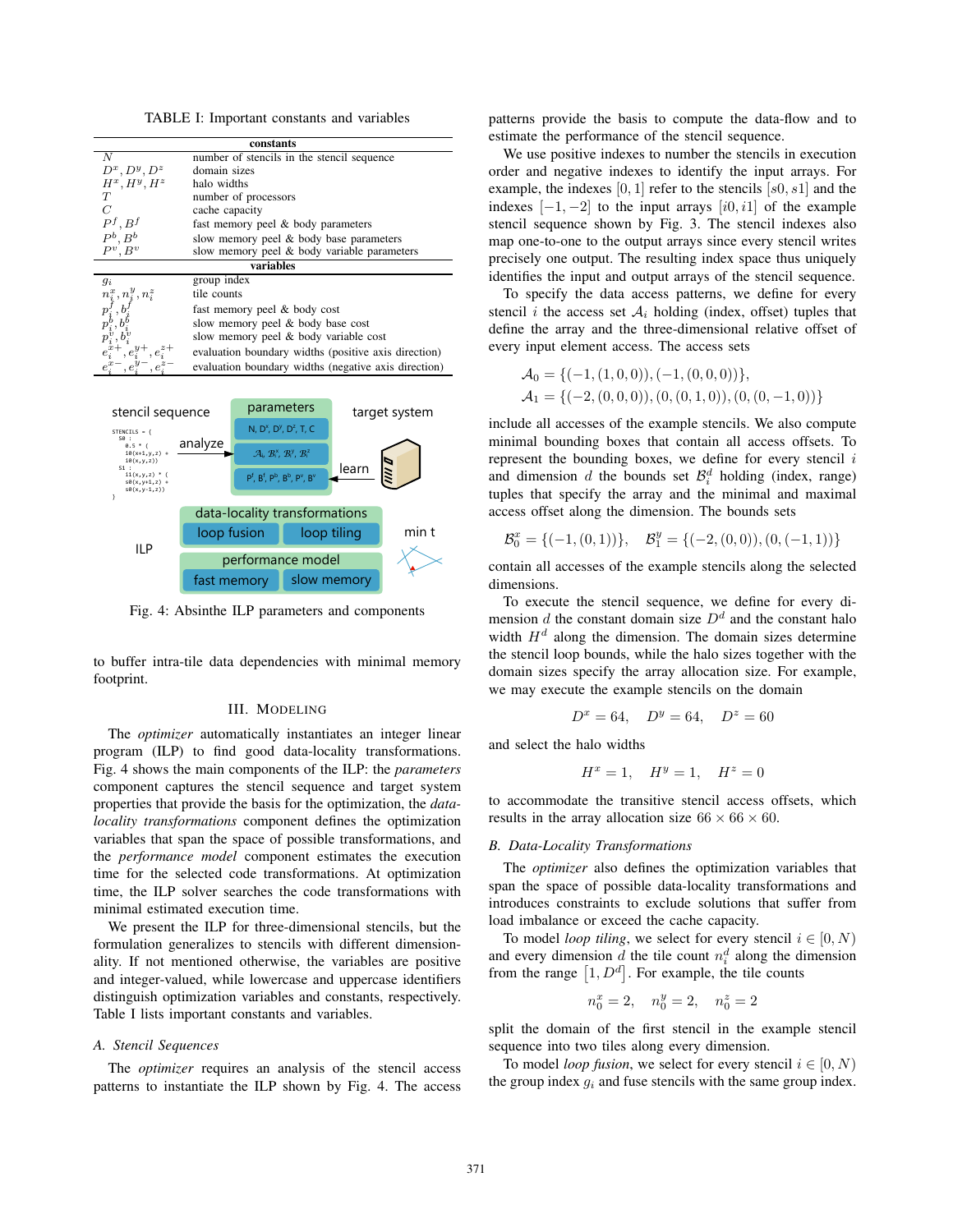We set the group index of the first stencil to zero and increment the group index with every additional group along the stencil sequence. For every stencil, we thus have the choice to retain or increment the group index of the preceding stencil, which spans an exponential search space in the number of stencils. For example, the group index tuples

$$
(g_0, g_1) \in \{(0, 0), (0, 1)\}
$$

enumerate all possible group assignments for the example stencil sequence. The group indexes  $g_0 = 0, g_1 = 0$  assign the stencils to the same group to model fusion while the group indexes  $g_0 = 0, g_1 = 1$  assign the stencils to different groups that execute consecutively. To quantify the *redundant computation*, we also extend for every stencil  $i \in [0, N)$ and for every dimension  $d$  the tile size with the evaluation boundary widths  $e_i^{d+}$  and  $e_i^{d-}$  along both directions. For example, the evaluation boundary widths

$$
e_0^{y+} = 1, \quad e_0^{y-} = 1
$$

extend the tile size of the first stencil to satisfy all data dependencies of the example stencil sequence locally. We define the tile sizes for every stencil, but the stencils of each group share the same tile loop and tile size. We thus enforce tile count equality for succeeding stencils with the same group index.

To guarantee *data-locality*, we exclude tile sizes that exceed the cache capacity  $C$  (L2 cache). To estimate the cache utilization, we multiply for every stencil group the tile size with the number of accessed arrays. This approximation optimistically models a fully associative cache with a least recently used cache replacement policy and does not consider the accesses at the tile boundaries. We thus enforce the cache utilization for a single tile to be lower than one-third of the cache capacity. This choice compensates for our optimistic cache modeling and ensures that not only the current but also the next and the previous tile executed by the same processor mostly fit the cache. As a result, the data-locality improves since the overlapping boundaries of consecutive tiles stay in cache.

To guarantee *parallel efficiency*, we enforce a total number of tiles within 5% of an integer multiple of the number of processors  $T$  and for every dimension a tile count within  $2\%$ of an integer multiple of the domain size.

# *C. Performance Model*

The *optimizer* finally instantiates the performance model based on the stencil sequence and target system parameters shown by Fig. 4.

The performance model distinguishes two cost components: (1) the *peel cost* models the latency and (2) the *body cost* models the throughput of the innermost loop executions. In other words, the *peel cost* accounts for loop startup overheads – examples are the over fetch at the loop boundaries or the execution of scalar peel loops – while the *body cost* models the steady-state of the loop execution. For both components, we model the memory accesses for two memory hierarchy levels: (1) the *fast memory* (L2 cache) and (2) the *slow memory* (L3



Fig. 5: Illustration of the peel and body domain computation for domain size  $8 \times 8$  split into  $2 \times 2$  tiles with boundary width one along the positive axis directions.

cache or DDR memory). For every data element, we assume the *slow memory* handles the first and the *fast memory* all subsequent accesses during the tile execution. To estimate the execution time, the performance model multiplies the number of memory accesses with the learned model parameters.

The loop startup overheads make long tiles along the innermost loop dimension more efficient. To model this effect, we distinguish the *peel cost* proportional to the number of innermost loop executions (peel domain) and the *body cost* proportional to the number of innermost loop iterations (body domain). This separation allows us to assign a higher cost to memory accesses executed during the loop startup. The two cost components and the goal to employ efficient integer linear programming solvers result in linear cost functions of the form  $Px + By$  that sum the peel cost  $Px$  and the body cost  $By$ . The variables  $x$  and  $y$  denote the number of memory accesses for the peel and body domains, respectively. The learned model parameters  $P$  and  $B$  convert the memory accesses to execution times. Sec. III-D details how the *model learner* determines the model parameters.

The performance model combines multiple cost functions to estimate the stencil sequence execution time. To define the cost functions, we next introduce the peel and body functions that compute the weighted size of the peel and body domains, respectively. Fig. 5 shows the computation of the peel domain (left) and the body domain (right) for a simplified two-dimensional domain (middle) with all weights set to one. The peel domain counts the blue points (squares) while the body domain counts all points (squares and circles). The peel and body functions extend this computation with additional terms and factors to model our three-dimensional domain and parametric weights.

*a) peel function:* The *peel cost* is proportional to the number of innermost loop executions. Without loss of generality, we assume the innermost loops execute along the x-dimension, which means the number of innermost loop executions corresponds to the size of the tiles projected to the yz-plane.

The product  $D^{\gamma}D^{\gamma}$  of the domain sizes is equal to the sum of the tile domains and the products  $D^z n_i^y$  and  $D^y n_i^z$  of the tile counts with the perpendicular domain size approximate the tile boundaries. To sum the tiles along the innermost loop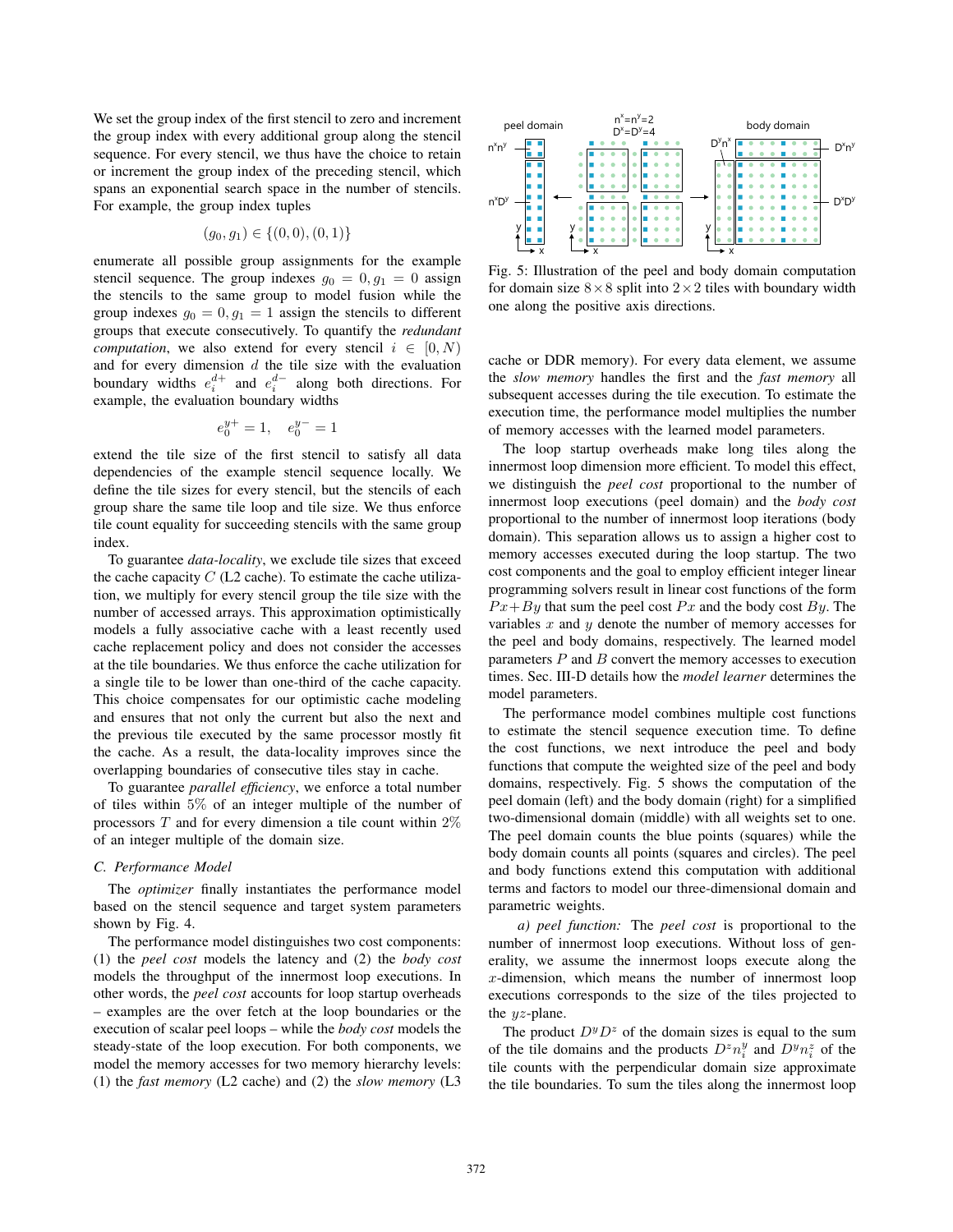dimension, we multiply the terms with the tile count along the  $x$ -dimension. This approximation is exact except for the tile corners. To evaluate the peel cost, we define for every stencil  $i \in [0, N)$  the peel function

$$
f_i^p(w, w^y, w^z) = n_i^x (D^y D^z w + D^z n_i^y w^y + D^y n_i^z w^z)
$$

which scales the inner domain and the boundary terms with the inner weight w and the boundary weights  $w^y$  and  $w^z$ , respectively. For example, we set the inner weight to one and the boundary weights to the evaluation boundary widths to count the innermost loop executions.

*b) body function:* The *body cost* is proportional to the number of innermost loop iterations scaled with cost functionspecific weights. The number of innermost loop iterations is equal to the sum of the tile volumes. To compute the volume of the overlapping tiles, we add the product  $D^x D^y D^z$ of the domain sizes to the tile counts multiplied with the perpendicular domain sizes. This approximation again includes the tile domains and the tile boundaries without the tile corners. To evaluate the body cost, we define for every stencil  $i \in [0, N)$  the body function

$$
\begin{aligned} f_i^b(w,w^x,w^y,w^z) &= D^xD^yD^zw+D^yD^zn_i^xw^x +\\ &D^xD^zn_i^yw^y+D^xD^yn_i^zw^z \end{aligned}
$$

which scales the inner domain and the boundary terms with the inner weight w and the boundary weights  $w^x$ ,  $w^y$ , and  $w^z$ , respectively. For example, we set the inner weight to one and the boundary weights to the evaluation boundary widths to count the innermost loop iterations.

The peel and body functions next allow us to define the cost functions for the two memory hierarchy levels.

*c) fast memory:* The fast memory model counts the memory accesses to estimate the stencil execution time. We assume that every evaluation of the stencil  $i$  loads the entire access set  $A_i$  and stores the result. The stencil i thus performs  $1+|\mathcal{A}_i|$  memory accesses per evaluation. To count the memory accesses, we set for every stencil  $i \in [0, N)$  the weight

$$
c_i=1+|\mathcal{A}_i|
$$

to the number of memory accesses per stencil evaluation and for every dimension  $d$  the boundary weight

$$
c_i^d = (1 + |\mathcal{A}_i|)(e_i^{d-} + e_i^{d+})
$$

to the number of memory accesses per stencil evaluation scaled with the evaluation boundary widths. The multiplication reflects that the stencils are evaluated at every evaluation boundary line. We then set for every stencil  $i \in [0, N)$  the peel cost  $p_i^f$  and the body cost  $b_i^f$  of the *fast memory* model to the products

$$
p_i^f = P^f f_i^p(c_i, c_i^y, c_i^z), \quad b_i^f = B^f f_i^b(c_i, c_i^x, c_i^y, c_i^z)
$$

which evaluate the peel and body functions to obtain the number of memory accesses for the peel and body domains, respectively. The learned model parameters  $P<sup>f</sup>$  and  $B<sup>f</sup>$  convert the memory accesses to execution times.

*d) slow memory:* The slow memory model determines the communication volume to estimate the execution time. We observe that the memory throughput improves with the number of parallel access streams. To model this behavior, we sum two cost functions that estimate the *base cost* and the *variable cost* with respect to the number of access streams. We assume that every stencil group loads and stores an array only once. Repeated accesses of the same array hit the fast memory and are not relevant for the slow memory model.

We compute the slow memory loads and stores based on the group indexes. A stencil only loads an array from slow memory if the group index of the stencil that accessed the array last differs. Otherwise, the array was already loaded to the fast memory. A stencil only stores an array to slow memory if the group index of the last stencil that accesses the array differs. Otherwise, the array is not used outside of the stencil group, and storing to slow memory is not necessary.

To estimate the *base cost*, we set for every stencil  $i \in [0, N)$ the weight  $m_i$  to one if the stencil loads or stores at least one array and to zero otherwise. We also set for every dimension d the boundary weight

$$
m_i^d = m_i(e_i^{d-} + e_i^{d+})
$$

to the weight times the evaluation boundary widths. We then set for every stencil  $i \in [0, N)$  the peel cost  $p_i^b$  and the body cost  $h^b$  of the *hase cost* to the products cost  $b_i^b$  of the *base cost* to the products

$$
p_i^b = P^b f_i^p(m_i, m_i^y, m_i^z), \quad b_i^b = B^b f_i^b(m_i, m_i^x, m_i^y, m_i^z)
$$

which evaluate the peel and body functions to obtain the number of stencil evaluations that access at least one array for the peel and body domains, respectively. The learned model parameters  $P<sup>b</sup>$  and  $B<sup>b</sup>$  convert the stencil evaluations to execution times.

To estimate the *variable cost*, we set for every stencil  $i \in [0, N)$  the weight  $s_i$  to the number of accessed arrays and for every dimension d the boundary weights  $s_i^d$  to the sum of the array access boundary widths along the dimension. We consider only arrays and boundary lines that have not been accessed by a preceding stencil of the same stencil group. To compute access boundary widths, we extend for every data dependency  $(j,(B^-,B^+)) \in \mathcal{B}_i^d$  the evaluation boundary<br>widths with the access bounds  $B^-$  and  $B^+$ . We then set for widths with the access bounds  $B^-$  and  $B^+$ . We then set for every stencil  $i \in [0, N)$  the peel cost  $p_i^v$  and the body cost  $b_i^v$  of the variable cost to the products of the *variable cost* to the products

$$
p_i^v = P^v f_i^p(s_i, s_i^y, s_i^z), \quad b_i^v = B^v f_i^b(s_i, s_i^x, s_i^y, s_i^z)
$$

which evaluate the peel and body functions to obtain the number of access streams for the peel and body domains, respectively. The learned model parameters  $P<sup>v</sup>$  and  $B<sup>v</sup>$  convert the access streams to execution times.

The *slow memory* model finally sums the *base cost* and the *variable cost* to estimate the execution time.

To estimate the overall stencil execution time, we assume that the *fast memory* and the *slow memory* accesses overlap. We thus compute for every stencil the maximum *peel cost* and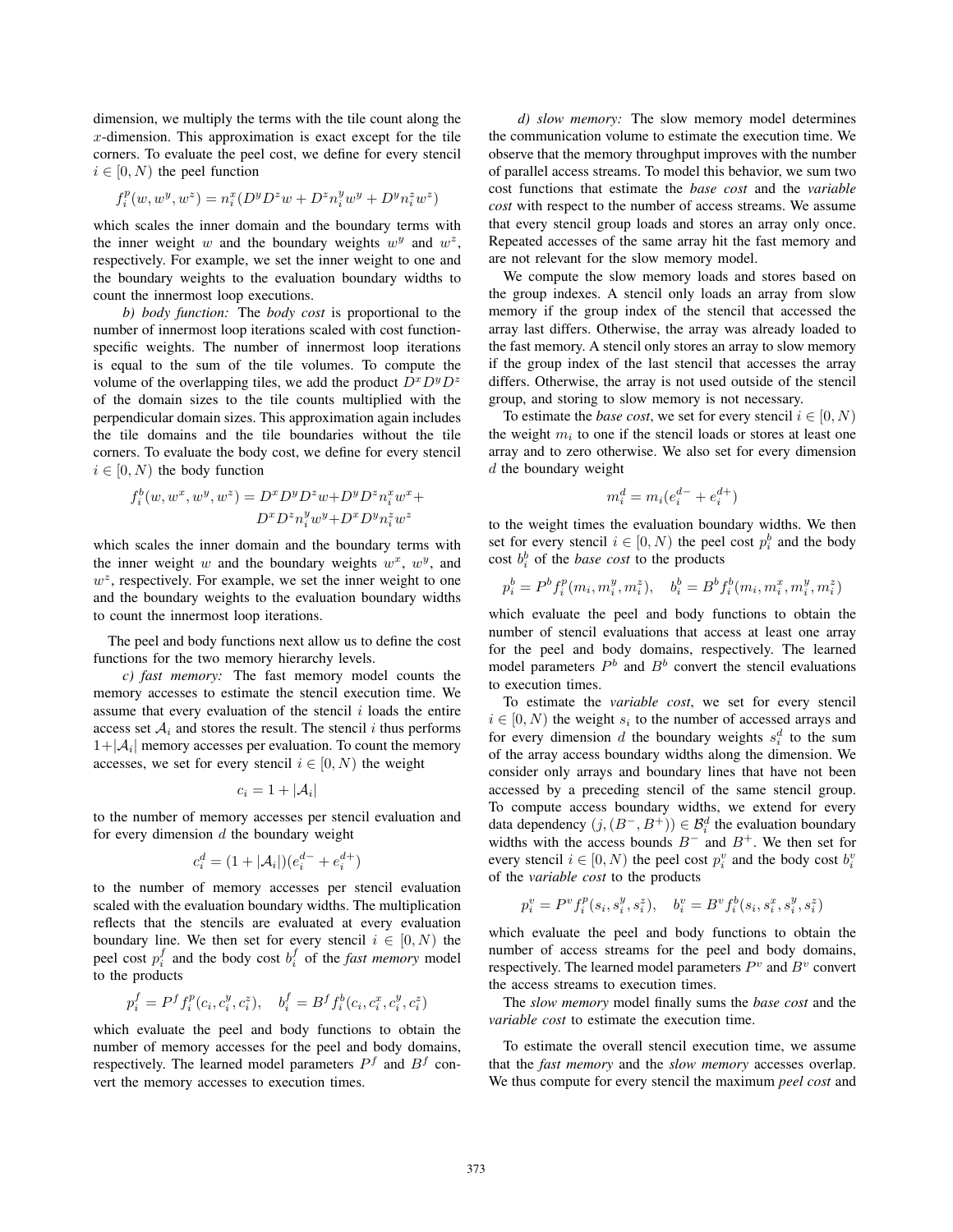the maximum *body cost* of the two memory hierarchy levels. The sum

$$
\sum_{i=0}^{N-1} \max(p_i^f, p_i^b + p_i^v) + \max(b_i^f, b_i^b + b_i^v)
$$

accumulates the individual stencil execution times to obtain the execution time of the entire stencil sequence. The term

$$
\sum_{i=0}^{N-1} 2 \cdot 3(B^b + B^v) n_i^x n_i^y n_i^z
$$

emulates the slow memory access cost to load the two precomputed tile loop bounds for all three dimensions to account for the tile execution overheads. We include this term in the estimated execution time to favor implementation variants with fewer tiles. Together, the estimated execution time and the tile execution overheads define the objective function of the integer linear program.

## *D. Learning the Performance Model*

The *model learner* adapts the performance model parameters to the performance characteristics of the target system. To learn the parameters, we implemented training stencils that either stress the slow or the fast memory and measure their execution time for different tile sizes. We then compute the model parameters using least absolute deviations (LAD) [11] regression, which compared to least squares regression has better outlier robustness.

As the performance depends on the tile shape, we benchmark the training stencils with tile sizes ranging from 10 to 80 elements along the x-dimension and from 1 to 55 elements along the other dimensions. We exclude tiles with a volume below 500 or above 2000 elements to ensure that the tiles fit the fast memory (L2 cache). In total, we run 103 tile size configurations.

When learning the *fast memory* model, the fast memory accesses have to dominate the execution times of the training stencils. We used three training stencils that access 12, 16, and 20 array positions. We always connect nine identical stencils that access the same input array to one training sequence. The repeated accesses of the same input array guarantee that the fast memory accesses dominate the execution time.

We benchmark the three training sequences for all tile size configurations. For every run  $r \in [0, R)$ , we collect the measured execution time  $t_r$  and compute the number of fast memory accesses  $x_r$  and  $y_r$  for the peel and body domain, respectively. The LAD regression

$$
(P^f, B^f) = \underset{(P,B)\in\mathbb{R}^2}{\text{argmin}} \sum_{r \in [0,R)} |(Px_r + By_r) - t_r|
$$

then selects the *fast memory* model parameters  $P<sup>f</sup>$  and  $B<sup>f</sup>$ that minimize the L1-norm of the prediction error.

When learning the *slow memory* model, the slow memory accesses have to dominate the execution times. We used nine training stencils that access 1, 2, or 3 input arrays with access boundary width 0, 1, or 2. The stencils access the input arrays at three diagonal offsets to avoid unnecessary fast memory accesses. We always connect nine identical stencils that access different input and output arrays to one training sequence. The many loaded and stored arrays guarantee that the slow memory accesses dominate the execution time.

We benchmark the nine training sequences for all tile size configurations. For every run  $r \in [0, R)$ , we collect the measured execution time  $t_r$ . To learn the *base cost*, we compute the number of stencil evaluations  $x_r$  and  $y_r$  that perform slow memory accesses for the peel and body domain, respectively. To learn the *variable cost*, we compute the number of slow memory accesses  $u_r$  and  $v_r$  for the peel and body domain, respectively. The LAD regression

$$
(P^b, B^b, P^v, B^v) = \operatorname*{argmin}_{(P', B', P'', B'') \in \mathbb{R}^4} \sum_{r \in [0, R)} |(P'x_r + P''x_r + B''y_r)|
$$
  

$$
B'y_r + P''x_r + B''y_r) - t_r|
$$

then selects the *slow memory* model parameters  $P^b$ ,  $B^b$ ,  $P^v$ , and  $B<sup>v</sup>$  that minimize the L1-norm of the prediction error.

All training sequences are synthetic and differ from the application kernels tuned in Sec. V-D.

## IV. OPTIMIZATION

The number of possible data-locality transformations defined in Sec. III-B makes the manual tuning of *stencil programs* difficult. To automate the process, we could exhaustively search for the optimal data-locality transformations according to the performance model introduced in Sec. III-C. However, for stencil sequences of length  $N$  the search space contains  $O(2^NND^xD^z)$  implementation variants which decompose into  $2^N$  fusion choices multiplied with up to N stencil groups and  $D^x D^y D^z$  tile size choices. This large search space motivates advanced optimization methods.

To explore the search space, we rely on the well established mixed-integer linear programming (MILP) approach, which finds or approximates the optimal solution within some predefined objective function gap. The *optimizer* translates the performance model and the space of data-locality transformations to an MILP that defines the optimization problem. We next detail the automatic translation of the performance model to linear constraints.

## *A. Linearizing Multiplications*

The performance model multiplies the tile count variables with other variables. Linear programs cannot directly express the product of two integer variables. An implementation trick  $[12]$  nevertheless allows us to multiply two variables x and  $y$  with known upper bounds  $X$  and  $Y$ .

We first observe that the product of the binary variable  $b$ and the variable  $x$  with known upper bound  $X$  translates to three constraints. The constraint  $0 \le p \le x$  limits the product  $p$  to the range  $[0, x]$ , while the constraints

$$
p - Xb \le 0 \quad \text{and} \quad p - x - Xb \ge -X
$$

force the product to zero if  $b$  is zero and to  $x$  otherwise.

To express the product of two variables  $x$  and  $y$  with the known upper bounds  $X$  and  $Y$ , we next encode the variable  $y$  with the sum

$$
y = \sum_{i=0}^{\lfloor \log_2(Y) \rfloor} 2^i y_i
$$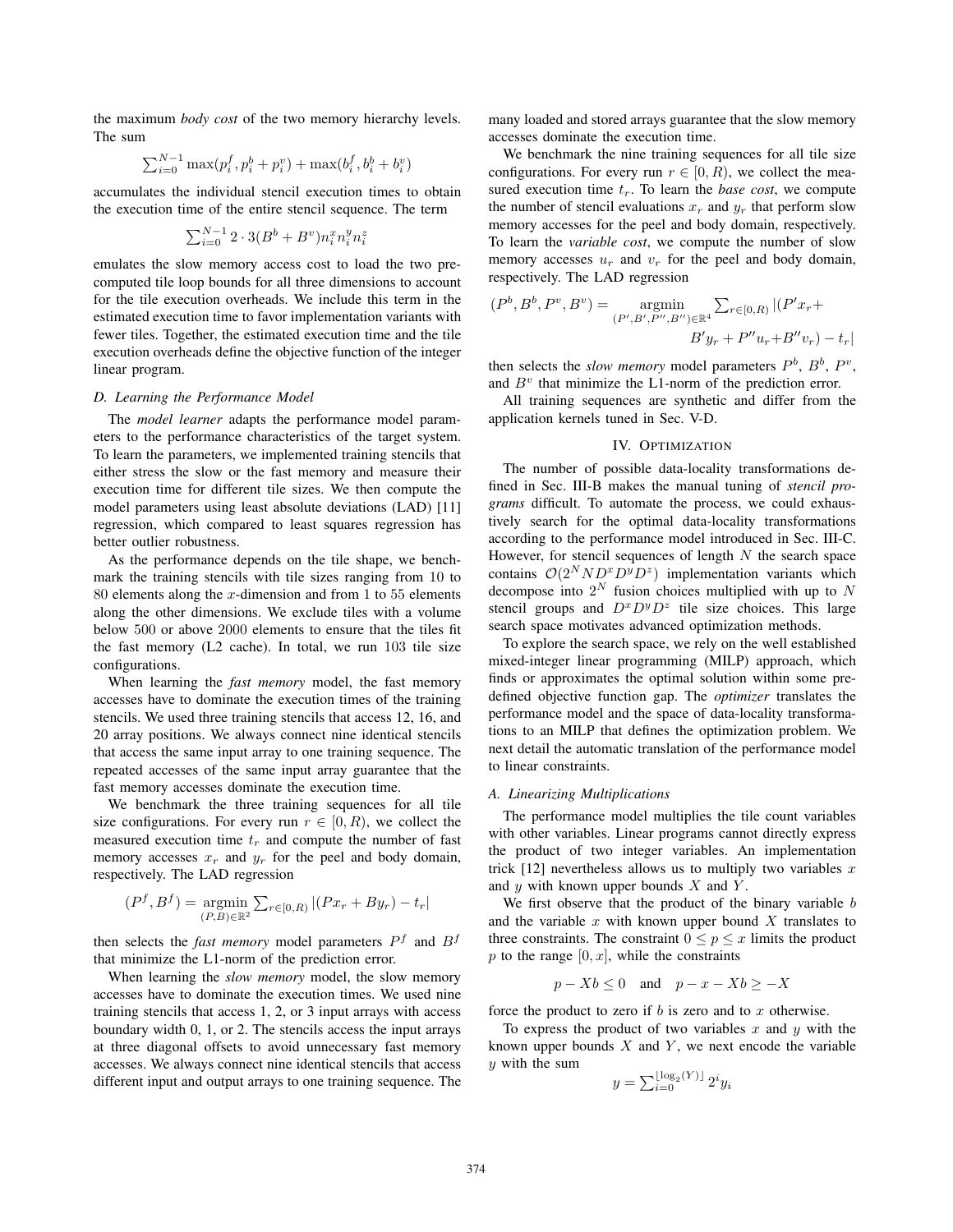where the binary variables  $y_i$  represent the digits of y. Then the product  $p = xy$  corresponds to the sum

$$
p = \sum_{i=0}^{\lfloor \log_2(Y) \rfloor} 2^i xy_i
$$

of the binary products  $xy_i$  scaled with the power of two associated with the respective digit. All binary products are translated to the constraints introduced before.

The *optimizer* implements the performance model by introducing binary representations for all tile count variables and lowers the products as shown above. This solution works since we know that for every dimension d the range  $[1, D<sup>d</sup>]$  limits the tile count variables.

## *B. Modeling Stencil Groups*

The number of stencil groups is an optimization variable not known during the generation of the optimization problem. Allocating one variable per stencil group to store group properties such as the tile count is thus not possible. Instead, we model stencil group properties with the help of stencil specific variables. At optimization time, the group index variables of Sec. III-B allow us to compute stencil group properties and to assign them to all stencil specific variables of the group.

The group indexes increase monotonically along the stencil sequence. The constraint  $g_0 = 0$  sets the group index of the first stencil to zero. To limit the remaining group indexes, we define for every stencil  $i \in [0, N - 1)$  the constraint

$$
0 \le g_{i+1} - g_i \le 1,
$$

which sets the group index difference of succeeding stencils to zero or one for fusion and no fusion, respectively.

With the help of the group indexes, we define constraints that apply to the stencil groups. For example, the tile counts have to be equal within the stencil group. To enforce equality, we define for every stencil  $i \in [0, N-1)$  and for every dimension  $d$  the constraints

$$
n_{i+1}^d - n_i^d + D^d(g_{i+1} - g_i) \ge 0,
$$
  

$$
n_{i+1}^d - n_i^d - D^d(g_{i+1} - g_i) \le 0
$$

which limit the tile count difference to zero if the stencils have the same group index. Otherwise, the group index difference  $g_{i+1}-g_i$  is positive since the indexes increase along the stencil sequence. Then the group index difference multiplied with the upper bound  $D^d$  for the tile count difference  $n_{i+1}^d - n_i^d$ <br>disables the constraints for all possible tile count assignments disables the constraints for all possible tile count assignments. The upper bound follows from the observation that the tile counts range from one to the domain size  $D<sup>d</sup>$ .

The *optimizer* uses the group index variables to model the tile counts, the cache utilization, and the number of slow memory accesses.

#### V. EVALUATION

To validate our approach, we learn the performance model for three target systems and compare application kernels tuned with Absinthe to heuristically tuned, hand-tuned, and autotuned implementation variants.

1 STENCILS  $=$  {

2 "s0":"auto\_res =  $0.5*(10(x+1, y, z)+10(x, y, z));$ ",<br>3 "s1":"auto\_res =  $11(x, y, z)*(s0(x, y+1, z)+s0(x, y-1))$  $"s1" : "auto\_res__ i1(x,y,z)*(s0(x,y+1,z)+s0(x,y-1,z));"$ 

#### Fig. 6: Absinthe version of the example stencil sequence

```
#pragma omp parallel for schedule(static)<br>
for (int idy = 0; idy < 1 + 3 + 12; ++idy)
 2 for(\text{int} \text{ idx} = 0; \text{idx} < 1 \times 3 \times 12; ++idx) {<br>3 // views of the input and output arrays
 3 // views of the input and output arrays<br>4 loop info l = tiles group0 [idx]:
 4 loop_info l = _tiles_group0[idx];<br>5 array yiew 3d i1(& i1(1.xbeg. 1.
  5 array_view_3d i1(&__i1(l.xbeg, l.ybeg, l.zbeg));
6 array_view_3d i0(&__i0(l.xbeg, l.ybeg, l.zbeg));
 7 array_view_3d s1(\frac{\&}{} s1(l.xbeg, l.ybeg, l.zbeg));<br>8 // stack allocated temporary arrays
 8 // stack allocated temporary arrays<br>9 tarray0 3d s0
9 \arctan 3d = s0;<br>10 \tan 3d starray0\_view_3d s0(\&\_\s0(HX, HY, HZ));
12 \{ // apply s0 stencil<br>13 int xbeg = loops s01
13 int xbeg = loops_s0[idx].xbeg;<br>14 int xend = loops s0[idx].xend;
14 int xend = _loops_s0[idx].xend;<br>15 int ybeg = loops s0[idx] ybeg;
15 int ybeg = \frac{100}{} loops_s0[idx] ybeg;
16 int yend = _loops_s0[idx].yend;<br>17 int zbeg = loops s0[idx].zbeg;
17 int zbeg = _loops_s0[idx].zbeg;<br>18 int zend = loops s0[idx].zend;
19 for (int z = z \log z \approx z and; +z)
19 for(int z = z \text{beg}; z < z \text{end}; ++z)<br>20 for(int y = y \text{beg}; y < y \text{end}; ++y)<br>21 foragma omn simd
21 #pragma omp sime<br>22 for (int x = x here
22 for(int x = x \text{beg}; x < x \text{end}; ++x) {<br>23 auto res = 0.5 (i0(x+1, y, z) + i0(x23 auto res = 0.5 (i0(x+1, y, z) + i0(x, y, z));<br>24 s0(x,y,z) = res;24 s0(x, y, z) = res;<br>25 }}
              {}^{3}27 { // apply s1 stencil<br>28 int xbeg = loops s1[
28 int xbeg = \frac{1}{29} int xend = \frac{1}{29} int xend = \frac{1}{29} int xend = \frac{1}{29} \frac{1}{29} int \frac{1}{29} \frac{1}{29} \frac{1}{29} \frac{1}{29} \frac{1}{29} \frac{1}{29} \frac{1}{29} \frac{1}{29} \frac{1}{29} \frac{1}{229 int xend = \frac{100}{} 11[idx].xend;<br>30 int ybeg = \frac{100}{} 100ps s1[idx] ybeg;
30 int ybeg = \text{loops_s1}[idx] ybeg;<br>31 int yend = \text{loops_s1}[idx] yend;
32 int z \geq 2 int z \geq 1 [idx].z \geq 332 int zbeg = _loops_s1[idx].zbeg;<br>33 int zend = _loops_s1[idx].zend;<br>34 for(int z = zbeg; z < zend; ++z;
34 for(int z = z \text{beg}; z < z \text{end}; ++z)<br>35 for(int y = v \text{bar} y < y \text{end}; ++y)
35 for(int y = y \text{beg}; y < y \text{end}; ++y)<br>36 #pragma omp simd
36 #pragma omp simd<br>37 for (int x = x beg
37 for(int x = x \text{beg}; x < x \text{end}; ++x) {<br>38 auto res = i1(x, y, z) * (s0(x, y+1, z)))38 auto res = i1(x,y,z) * (s0(x,y+1,z) + s0(x,y-1,z));<br>39 s1(x,y,z) = res;
39 s1(x,y,z) = res;<br>40 }}
              40 }}
```
Fig. 7: Optimized code for the example stencil sequence

# *A. Setup & Methodology*

 $\frac{11}{12}$ 

 $\frac{26}{27}$ 

41 }

The target systems feature Xeon E5-2695 v4, Xeon Phi 7210, and Power8NVL sockets. We configure the Xeon Phi sockets with two NUMA domains, each of them with 32 processors and three DDR channels, and run the experiments on one of the two NUMA domains. We optimize the linear programs with CPLEX 12.6.3 and compile the generated C++ codes with GCC 5.3 on the Xeon and Xeon Phi systems and with GCC 5.4 on the Power system.

To perform the experiments, we set the domain size to  $64 \times$  $64 \times 60$  elements with  $3 \times 3 \times 3$  halo elements similar to the COSMO [4] production configuration. All experiments are performed using double-precision floating-point numbers.

We set the number of processors to the available cores  $T =$ 18,  $T = 32$ , and  $T = 10$  for the Xeon, Xeon Phi, and Power systems, respectively.

To measure the execution time, we repeat every experiment 64 times and discard the first 16 measurements to warmup the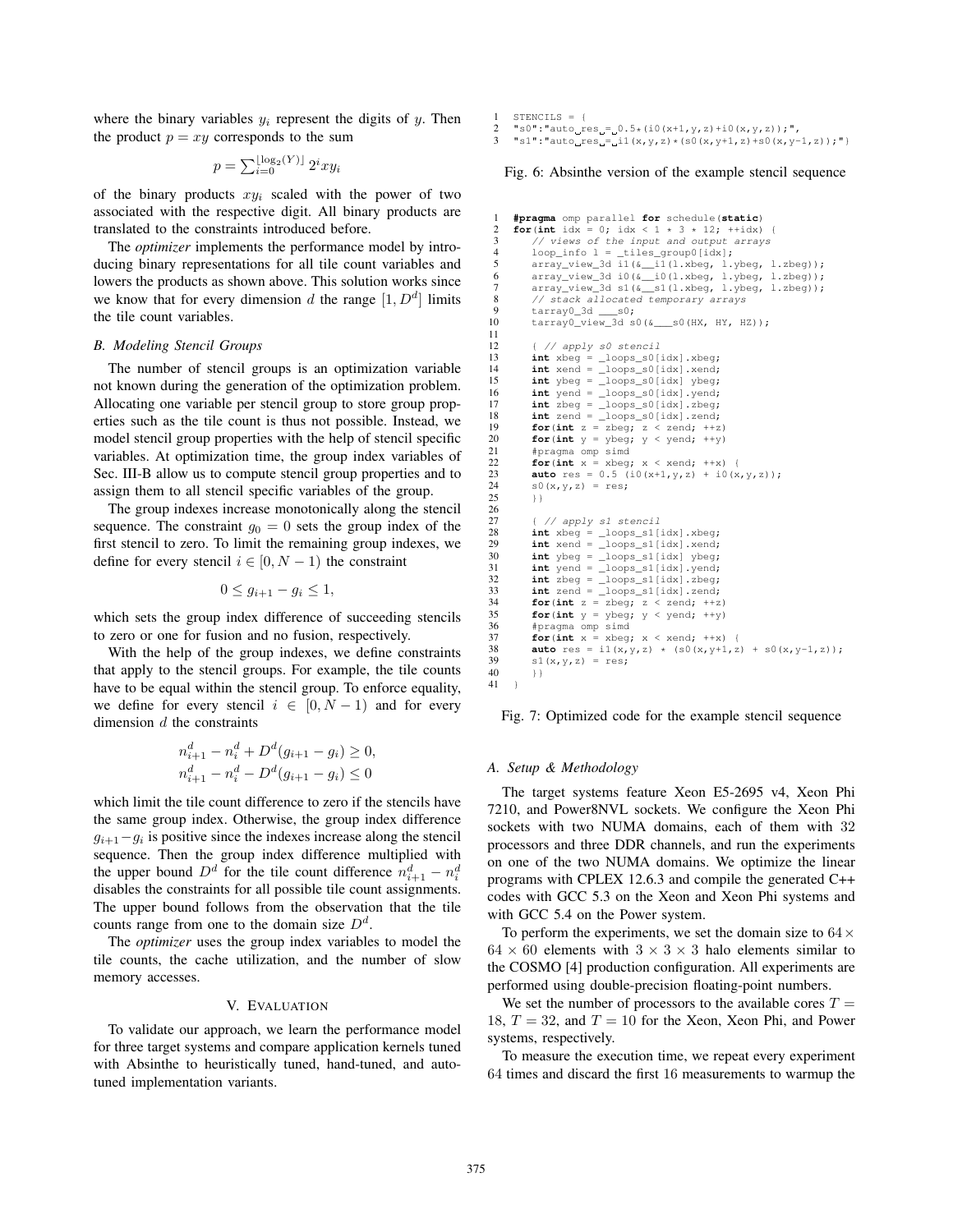

Fig. 8: Measured (polygons) and estimated (lines) execution times for the fast memory (p=positions) and slow memory (i=input arrays and b=boundary width) training stencils and variable tile sizes along the x-dimension.

memory hierarchy. Before every run, except when learning the fast memory model, we flush the L1 and L2 caches with dummy data. As we assume exclusive system access, we run one thread per processor. We time only the stencil executions, which excludes the initialization logic and the boundary conditions. All plots show median values and nonparametric 95% confidence intervals [13] to visualize the distribution of the measurements.

## *B. Implementation*

Absinthe provides a high-level stencil DSL to implement stencil programs. Fig. 6 and Fig. 7 show the DSL version and the generated code for the example stencil sequence introduced in Sec. II-B, respectively. Absinthe parses the DSL to extract the accesses patterns. Based on this analysis, the *optimizer* derives the integer linear program and determines the optimal solution using the CPLEX solver [14]. After the optimization, the *code generator* emits C++ code that implements the fusion and tile size choices of the optimal solution.

The *code generator* performs overlapped tiling [10] with one tiling hierarchy level and periodic boundary conditions. In addition to the stencil sequence, we also generate the boilerplate necessary to execute, benchmark, and verify the stencil sequence. The verification compares the results of the parallel implementation to naive sequential code. The code generator utilizes the Jinja2 template engine [15] to specialize a generic stencil sequence template with the program-specific logic.

#### *C. Learning the Target Systems*

Absinthe learns the performance model parameters once for every target system and then tunes all stencil programs using the same parameter set. Sec. III-D discusses the performance model learning. We next evaluate the quality of the learned model parameters.

To improve the noise robustness, we use all 48 measurements per experiment when learning the model parameters using LAD regression [11]. We use the median of the repeated measurements when computing the  $R^2$  values.

Fig. 8 compares for the tile sizes  $5 \times 5 \times x$  the measured execution times of the training stencils to the learned *fast memory* and *slow memory* models. We observe that for the shown tile sizes, the execution times increase almost linearly with the tile size along the  $x$ -dimension with model predictions close to the measured execution times of the training stencils. The annotations mark the different training stencils. For example, the annotation  $p = 12$  refers to the training stencil that accesses twelve positions, and the annotation  $i = 3, b = 1$ refers to the training stencil that accesses three input arrays with boundary width one.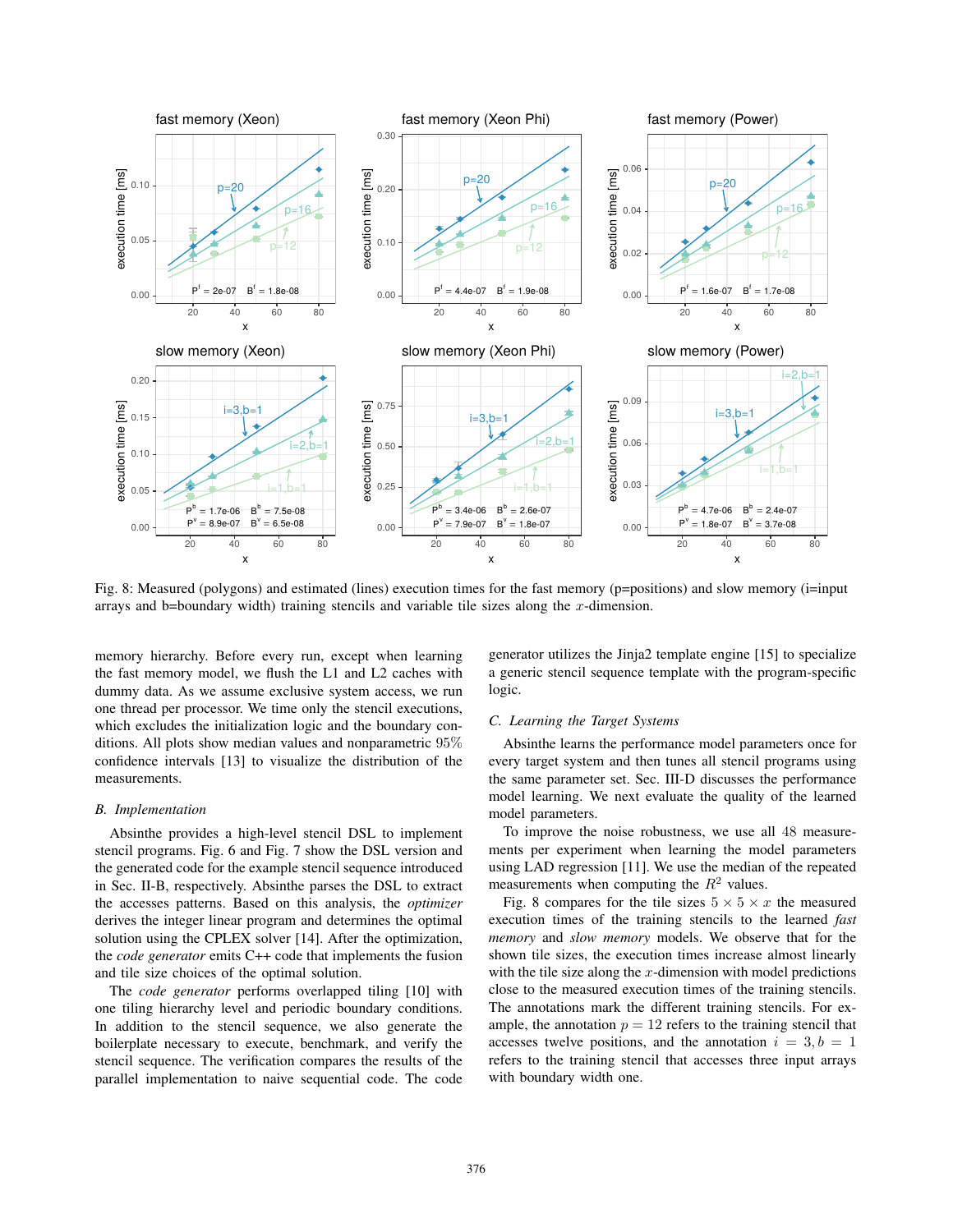

Fig. 9: Measured and estimated execution times for the optimal (triangle), selected (squares), and random (dots) implementation variants of the fastwaves ( $N = 9$ ), diffusion ( $N = 16$ ), and advection ( $N = 8$ ) kernels.

The  $R<sup>2</sup>$  values of 0.87, 0.95, and 0.94 for the *fast memory* model and of 0.96, 0.96, and 0.90 for the *slow memory* model confirm the quality of the learned model parameters for the Xeon, Xeon Phi, and Power systems, respectively.

#### *D. Tuning the Application Kernels*

Existing benchmark suites such as PolyBench [16] often contain stencil programs that iterate only one stencil instead of multiple different stencils. To evaluate the quality of our fusion and tile size selection choices, we thus implement three stencil sequences from the COSMO atmospheric model [4]. These real-world benchmark kernels contain one-, two-, and threedimensional stencils from first to fifth order. The fastwaves kernel consists of nine stencils that compute the pressure gradient, update the horizontal wind speeds, and compute the wind divergence. The diffusion kernel consists of sixteen stencils that update the pressure and the wind speeds. The advection kernel consists of eight stencils that transport the horizontal wind speeds. The two-dimensional advection and diffusion stencils access only neighbor elements in the horizontal  $xy$ plane, while the fastwaves stencils perform three-dimensional accesses.

To perform the experiments, we adapt the COSMO stencils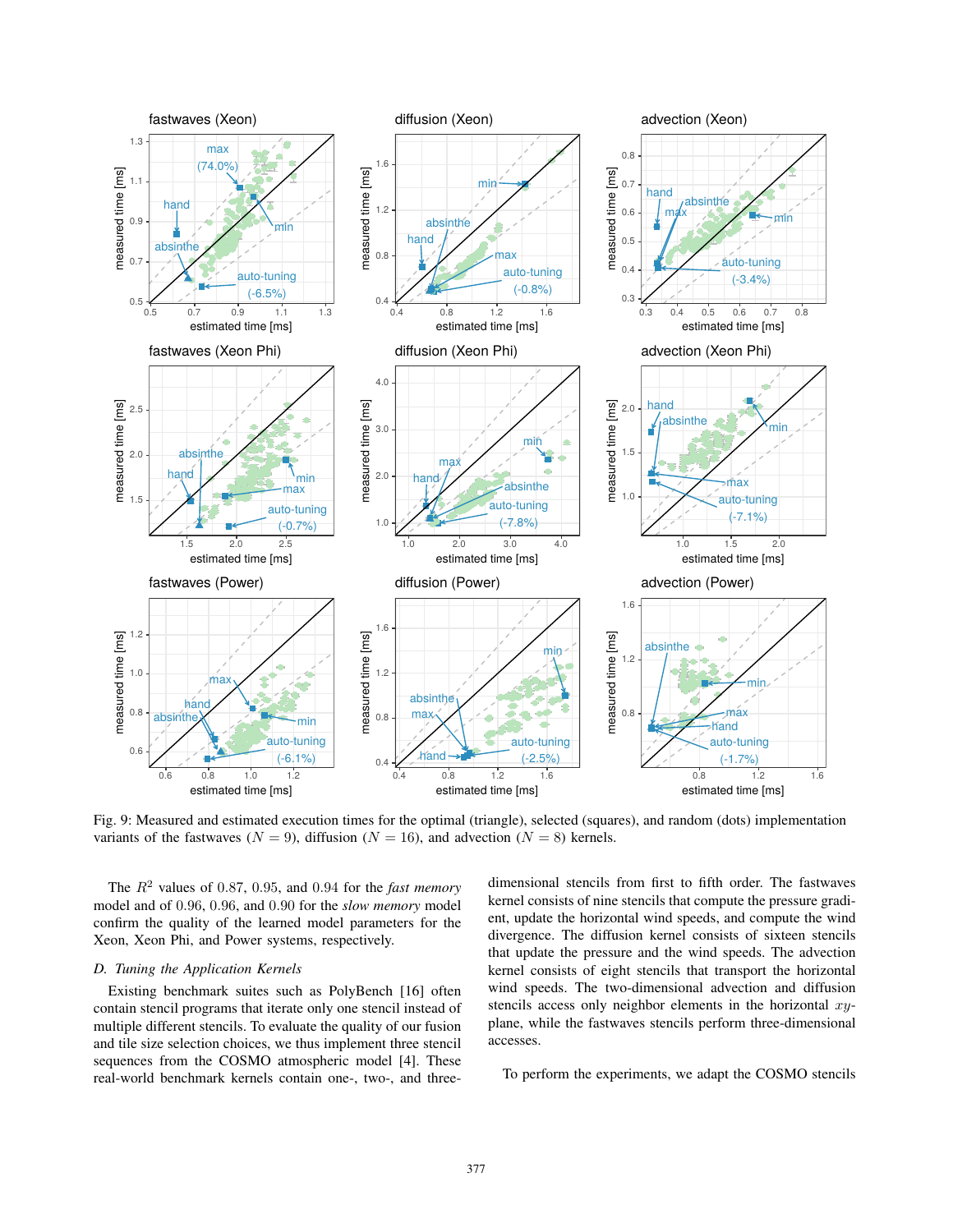to match the current implementation of our *code generator*, which supports only three-dimensional arrays and periodic boundary conditions. We thus replace the original boundary conditions and remove accesses to lower-dimensional arrays.

Fig. 9 shows the performance of Absinthe for all application kernels and target systems. We compare the measured and estimated execution times of the optimal solution found by Absinthe to selected and random implementation variants with group index and tile size constraints. Data points close to the diagonal imply good model prediction. The dashed lines delimit the region with 20% prediction error. The timings include the stencil computation without boundary conditions.

Additionally, we add the following selected implementation variants: the *min* and *max* heuristics combine minimal and maximal fusion with the Absinthe tile size selection, the *hand* approach reproduces the hand-tuned fusion and tile size choices of the COSMO production code, and the *auto-tuning* approach combines tile size auto-tuning with the Absinthe fusion choices. As the *hand* and *auto-tuning* variants may violate the cache size or load imbalance constraints, their estimated execution times are possibly invalid.

The optimal solutions for the three application kernels contain at most four stencil groups. To sample random implementation variants, we select 20 random group index assignments with at most four groups and repeat the optimization with constraints that fix the group indexes. To examine different tile sizes, we also introduce tile size constraints that enforce smaller or larger tiles along one dimension. In total, we sample 60 random implementation variants.

The auto-tuning exhaustively searches for every stencil group the tile sizes  $1, 2, 4, 12, 30,$  and  $60$  in the z-dimension and the powers of two in the  $xy$ -plane. The tuning of isolated stencil groups does not consider the cache reuse of consecutive stencil groups. However, the approach circumvents the joint evaluation of all stencil group tile size combinations. We use the Absinthe fusion strategy to avoid auto-tuning the exponential fusion search space.

*a) fastwaves:* The optimal solution for all target systems splits the fastwaves kernel into two groups (Fig. 1 shows the optimal solution for the Xeon system). The tile shapes reflect the three-dimensional access patterns detailed in Fig. 10.

*b) diffusion:* The optimal solutions split the diffusion kernel into two, one, and four groups of equal sizes with tile size  $64 \times 13 \times 1$ ,  $64 \times 16 \times 1$ , and  $64 \times 32 \times 1$  for the Xeon, Xeon Phi, and Power systems, respectively. These choices reflect the two-dimensional access pattern of the stencils and the different L2 cache capacities. Most implementation variants perform better than expected. We attribute this bias to the peel cost of the slow memory model, which do not consider the cache reuse of consecutive innermost loop executions that span the full domain.

*c) advection:* The optimal solution of the advection kernel fuses all stencils with tile size  $64 \times 16 \times 1$ ,  $64 \times 32 \times 1$ , and  $64 \times 32 \times 1$  for the Xeon, Xeon Phi, and Power systems, respectively. The fast memory model dominates the predicted execution time of the compute-intensive seven-point stencils.



Fig. 10: Data-flow graph of the fastwaves kernel. All edges are annotated with the non-center access offsets that the stencils read in addition to the center position (i,j,k).

Especially for the Xeon Phi and Power systems, the fast memory model tends to underestimate the measured execution times. For example, since the cache accesses may not fully overlap with the actual stencil computation.

The auto-tuned versions of the fastwaves, diffusion, and advection kernels perform 6.5%, 0.8%, and 3.4% faster than Absinthe for the Xeon system, 0.7%, 7.8%, and 7.1% faster than Absinthe for the Xeon Phi system, and 6.1%, 2.5%, and 1.7% faster than Absinthe for the Power system, respectively. The small performance penalty compared to the much slower auto-tuning and the relative agreement of estimated and measured execution times demonstrate the effectiveness of our approach for different stencils and hardware architectures.

The hand-tuned kernels perform well, but the manual optimization of large codes is tedious and time-consuming. The combination of fusion heuristics with Absinthe demonstrates the challenge of independent fusion and tile size selection.

The auto-tuning approach always works best since it does not depend on the performance model assumptions. For example, the auto-tuned tile sizes violate the cache capacity constraints of the Power system, which means tiles fitting the L2 cache are not optimal for this architecture. Auto-tuning generates 277 implementation variants for every stencil group, which on the Xeon system results in 40 minutes search time for the diffusion kernel. Extending the auto-tuning to the  $2^{15}$ fusion choices increases the search time beyond  $10'000$  hours.<br>Absinthe explores the full search space in 40 seconds Absinthe explores the full search space in 40 seconds.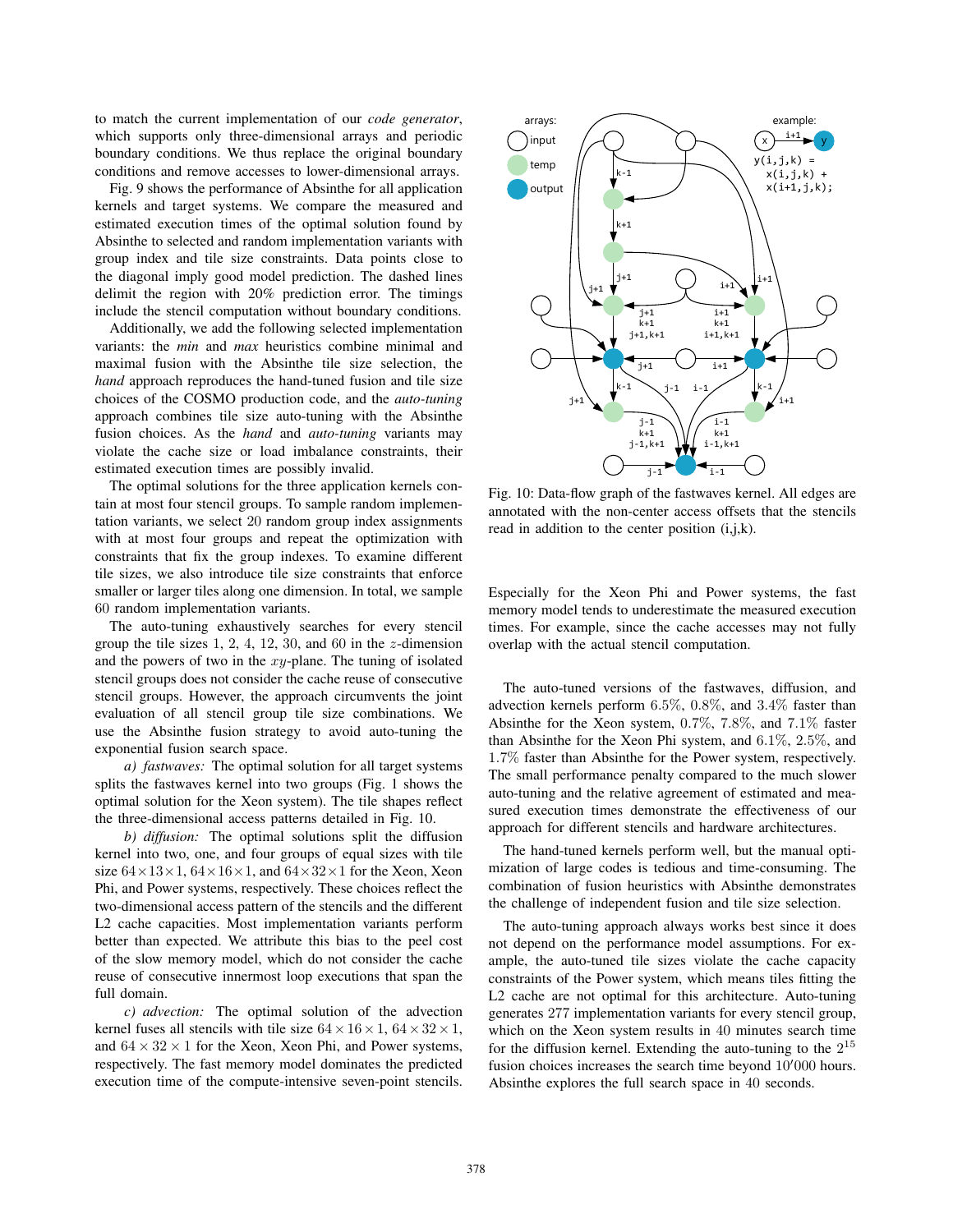

Fig. 11: Execution times of the Absinthe, Halide, and Polymage tuned application kernels for domain size  $256 \times 256 \times 60$ on the Xeon system (slowdowns relative to Absinthe).

## *E. Comparison with Halide and Polymage*

To compare Absinthe, we implement the application kernels with Polymage [3] (git:a8a101b) and Halide [2] (git:3af2386). We optimize the stencil sequences with the built-in autoschedulers [17], [18], compile the Absinthe and Polymage kernels with GCC 5.3, and adapt the scheduling parameters to match the processor count of the Xeon system.

Fig. 11 compares the execution times for the Absinthe, Polymage, and Halide tuned application kernels. We set the domain size to  $256 \times 256 \times 60$  elements since Halide and Polymage do not perform well for small domains. Absinthe and Polymage apply the same code transformations and use the same compiler, which makes the results comparable. Halide compiles with LLVM and performs loop reordering and stencil inlining, which reduces the significance of the results. Absinthe performs best for all kernels, which emphasizes the quality of the fusion and tile size selection choices.

#### VI. RELATED WORK

Tile size selection is a well-researched topic with two main directions: purely analytic approaches [19], [20], [21], [22], [23], [24], [25], [26], [27], [28] and empirical approaches [29], [30], [31], [32] that search different configurations for optimal performance. Yuki et al. [33] learn machine-specific static tile size selection models. Artificial neuronal networks are also effective for both instruction throughput prediction [34] and tile size selection [35]. All of these works regard tile size selection as a problem that must be solved after having already committed to a certain loop structure.

D. Cociorva et al. [36] observe that program scheduling and tile size selection are intertwined and propose a dynamic programming based approach for combined scheduling and tile size selection specific for tensor sequences. Their work does not consider stencil computations. Quasem and Kennedy [37] propose a model guided empirical approach for loop fusion and tiling. Beaugnon et al. [38] also combine analytical modeling and empirical search space exploration. They present an analytical model to compute a lower bound for the execution time of partially-specified program variants that allows them to prune the search space early-on. None of these works provide a linear programming formulation.

There exist several approaches for generating code for iterative stencils. Patus [39] is a code generator for iterative stencils on CPUs and GPUs. Henretty et al. [40] introduced a code generator for iterative multi-statement stencils that implements the DLT [41] data layout transformation. Both code generators rely on tile size auto-tuning. Pochoir [42] is an iterative stencil compiler that uses cache-oblivious tiling techniques to avoid the tile size selection problem. Prajapati et al. [43] manually derive tile size selection models for single statement stencils executed on GPUs. They require nonlinear integer programming which takes hours to terminate and commonly does not guarantee optimal solutions.

STELLA [44] is a domain-specific language for climate modeling. Halide [2] and Polymage [3] are domain-specific languages for image processing pipelines. All approaches support the optimization of stencil programs with data-locality transformations. MODESTO [9] is an analytic performance model to derive optimal fusion patterns for stencil programs based on memory bandwidth estimates. However, the model does not consider loop overheads and other metrics important for good tile size selection. For Polymage, Jangda and Bondhugula [18] employ dynamic programming to explore the space of fusion choices according to a cost function. During the optimization, a heuristic selects suitable tile sizes. For Halide, Liao et al. [45] and Mullapudi et al. [17] suggest cost functions and custom optimization strategies to perform automatic scheduling, which covers tile size selection. These solutions do not integrate the fusion and tile size selection choice in a single linear model. Absinthe thus provides the first holistic integer linear programming formulation that simultaneously schedules stencil programs and chooses matching tile sizes.

#### VII. CONCLUSION

Absinthe instantiates an optimization problem that evaluates a learned performance model to select target system specific data-locality transformations for stencil codes. Surprisingly six performance model parameters are sufficient to capture the relevant target system characteristics. The evaluation of the performance model is fast and requires no complex operations. We also demonstrate how to linearize the performance model for stencil codes with known domain sizes of limited range. These properties facilitate the efficient exploration of the exponential search space with the help of powerful linear solvers. Our empirical evaluation provides strong evidence that learning a target-specific performance model is a competitive alternative to auto-tuning.

## ACKNOWLEDGMENTS

We want to thank the Swiss National Supercomputing Center (CSCS) for granting access to the computing resources. This project has received funding from the European Research Council (ERC) under the European Union's Horizon 2020 programme (grant agreement DAPP, No. 678880), the Swiss National Science Foundation under the Ambizione programme (grant PZ00P2168016), and ARM Holdings plc and Xilinx Inc in the context of Polly Labs.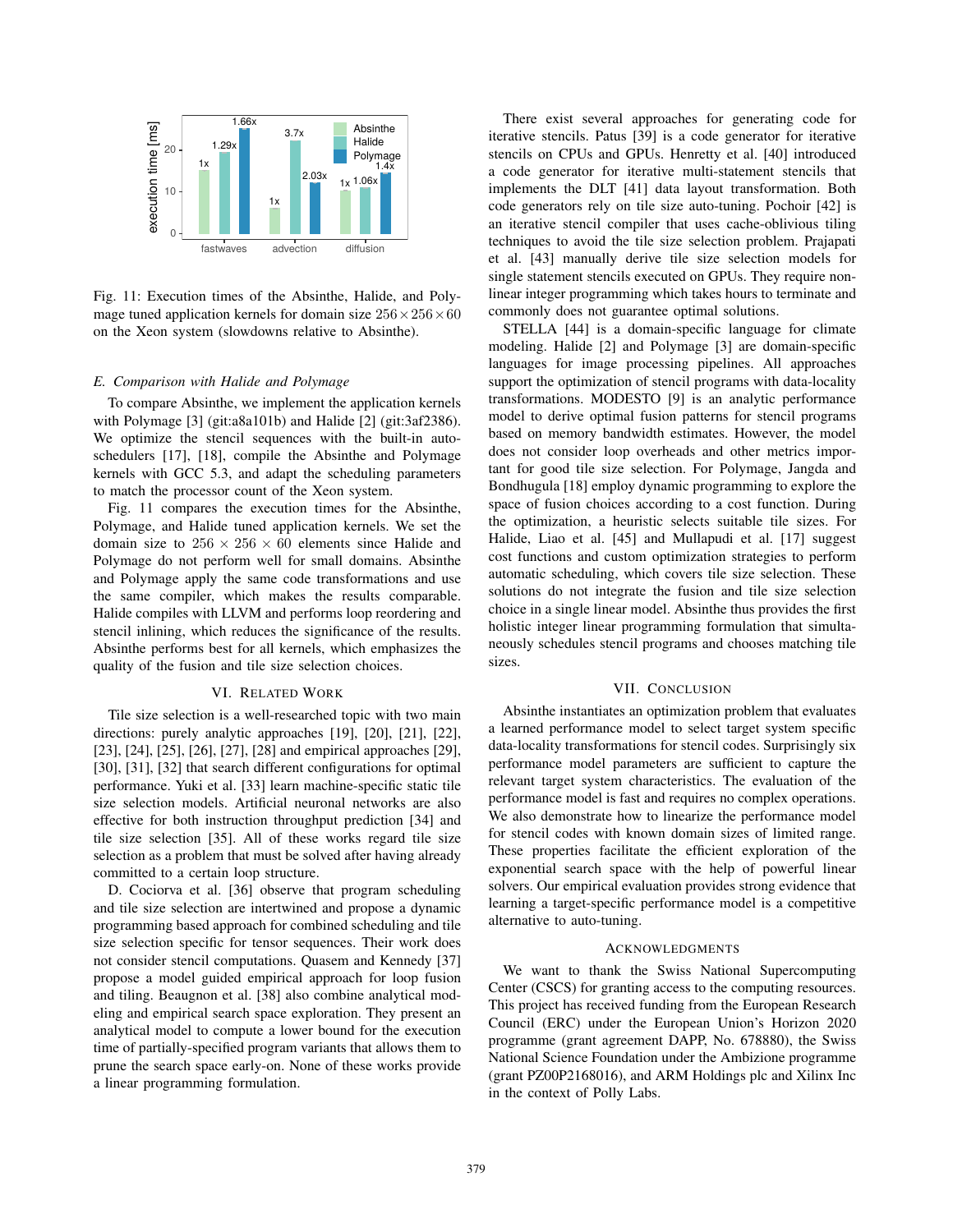#### **REFERENCES**

- [1] D. Unat, A. Dubey, T. Hoefler, J. Shalf, M. Abraham, M. Bianco, B. L. Chamberlain, R. Cledat, H. C. Edwards, H. Finkel, K. Fuerlinger, F. Hannig, E. Jeannot, A. Kamil, J. Keasler, P. H. J. Kelly, V. Leung, H. Ltaief, N. Maruyama, C. J. Newburn, , and M. Pericas, "Trends in Data Locality Abstractions for HPC Systems," *IEEE Transactions on Parallel and Distributed Systems (TPDS)*, vol. 28, no. 10, Oct. 2017.
- J. Ragan-Kelley, C. Barnes, A. Adams, S. Paris, F. Durand, and S. Amarasinghe, "Halide: a language and compiler for optimizing parallelism, locality, and recomputation in image processing pipelines, *ACM SIGPLAN Notices*, vol. 48, no. 6, pp. 519–530, 2013.
- [3] R. T. Mullapudi, V. Vasista, and U. Bondhugula, "Polymage: Automatic optimization for image processing pipelines," *SIGARCH Comput. Archit. News*, vol. 43, no. 1, pp. 429–443, Mar. 2015.
- [4] M. Baldauf, A. Seifert, J. Förstner, D. Majewski, M. Raschendorfer, and T. Reinhardt, "Operational convective-scale numerical weather prediction with the COSMO model: Description and sensitivities," *Monthly Weather Review*, vol. 139, no. 12, pp. 3887–3905, 2011.
- [5] G. A. McMechan, "Migration by Extrapolation of Time-Dependent Boundary VALUES\*," *Geophysical Prospecting*, vol. 31, pp. 413–420, Jun. 1983.
- [6] A. Taflove, "Review of the formulation and applications of the finitedifference time-domain method for numerical modeling of electromagnetic wave interactions with arbitrary structures," *Wave Motion*, vol. 10, no. 6, pp. 547 – 582, 1988, special Issue on Numerical Methods for Electromagnetic Wave Interactions.
- [7] (1998) Consortium for small-scale modeling. [Online]. Available: http://www.cosmo-model.org/
- [8] O. Fuhrer, T. Chadha, T. Hoefler, G. Kwasniewski, X. Lapillonne, D. Leutwyler, D. Lüthi, C. Osuna, C. Schär, T. C. Schulthess, and H. Vogt, "Near-global climate simulation at 1 km resolution: establishing a performance baseline on 4888 gpus with cosmo 5.0," *Geoscientific Model Development Discussions*, vol. 2017, pp. 1–27, 2017.
- [9] T. Gysi, T. Grosser, and T. Hoefler, "MODESTO: Data-centric analytic optimization of complex stencil programs on heterogeneous architectures," in *Proceedings of the 29th ACM on International Conference on Supercomputing*, ser. ICS '15. New York, NY, USA: ACM, 2015, pp. 177–186.
- [10] X. Zhou, J.-P. Giacalone, M. J. Garzarán, R. H. Kuhn, Y. Ni, and D. Padua, "Hierarchical overlapped tiling," in *Proceedings of the Tenth International Symposium on Code Generation and Optimization*, ser. CGO '12. New York, NY, USA: ACM, 2012, pp. 207–218.
- [11] B. S. Cade and J. D. Richards, "Permutation tests for least absolute deviation regression," *Biometrics*, vol. 52, no. 3, pp. 886–902, 1996.
- [12] "ILP Part 6 Faster multiplication," https://blog.adamfurmanek.pl/2015/ 09/26/ilp-part-6/, September 26th 2015.
- [13] T. Hoefler and R. Belli, "Scientific benchmarking of parallel computing systems: Twelve ways to tell the masses when reporting performance results," in *Proceedings of the International Conference for High Performance Computing, Networking, Storage and Analysis*, ser. SC '15. New York, NY, USA: ACM, 2015, pp. 73:1–73:12.
- [14] IBM, *IBM ILOG CPLEX Optimization Studio CPLEX User's Manual*, 2011.
- [15] "Welcome to Jinja2," http://jinja.pocoo.org/docs/2.10/, 2008.
- [16] L.-N. Pouchet, "Polybench: The polyhedral benchmark suite," *URL: https://sourceforge.net/projects/polybench/*, 2012.
- [17] R. T. Mullapudi, A. Adams, D. Sharlet, J. Ragan-Kelley, and K. Fatahalian, "Automatically scheduling halide image processing pipelines," *ACM Trans. Graph.*, vol. 35, no. 4, pp. 83:1–83:11, Jul. 2016.
- [18] A. Jangda and U. Bondhugula, "An effective fusion and tile size model for optimizing image processing pipelines," in *Proceedings of the 23rd ACM SIGPLAN Symposium on Principles and Practice of Parallel Programming*, ser. PPoPP '18. New York, NY, USA: ACM, 2018, pp. 261–275.
- [19] M. D. Lam, E. E. Rothberg, and M. E. Wolf, "The cache performance and optimizations of blocked algorithms," in *ACM SIGARCH Computer Architecture News*, vol. 19, no. 2. ACM, 1991, pp. 63–74.
- [20] R. Schreiber and J. J. Dongarra, "Automatic blocking of nested loops," 1990.
- [21] S. Coleman and K. S. McKinley, "Tile size selection using cache organization and data layout," in *ACM SIGPLAN Notices*, vol. 30, no. 6.
- ACM, 1995, pp. 279–290. [22] C.-h. Hsu and U. Kremer, "A quantitative analysis of tile size selection algorithms," *The Journal of Supercomputing*, vol. 27, no. 3, pp. 279–294, 2004.
- [23] V. Sarkar and N. Megiddo, "An analytical model for loop tiling and its solution," in *Performance Analysis of Systems and Software, 2000. ISPASS. 2000 IEEE International Symposium on*. IEEE, 2000, pp. 146–153.
- [24] N. Mitchell, K. Högstedt, L. Carter, and J. Ferrante, "Quantifying the multi-level nature of tiling interactions," *International Journal of Parallel Programming*, vol. 26, no. 6, pp. 641–670, 1998.
- [25] K. Yotov, X. Li, G. Ren, M. Garzaran, D. Padua, K. Pingali, and P. Stodghill, "Is search really necessary to generate high-performance blas?" *Proceedings of the IEEE*, vol. 93, no. 2, pp. 358–386, 2005.
- [26] K. Esseghir, "Improving data locality for caches," Ph.D. dissertation, Rice University, 1993.
- [27] G. Rivera and C.-W. Tseng, "A comparison of compiler tiling algorithms," in *Compiler Construction*. Springer, 1999, pp. 1–99.
- [28] S. Mehta, G. Beeraka, and P.-C. Yew, "Tile size selection revisited," *ACM Trans. Archit. Code Optim.*, vol. 10, no. 4, pp. 35:1–35:27, Dec. 2013.
- [29] R. C. Whaley and J. J. Dongarra, "Automatically tuned linear algebra software," in *Proceedings of the 1998 ACM/IEEE conference on Supercomputing*. IEEE Computer Society, 1998, pp. 1–27.
- [30] P. M. Knijnenburg, T. Kisuki, K. Gallivan, and M. F. O'Boyle, "The effect of cache models on iterative compilation for combined tiling and unrolling," *Concurrency and Computation: Practice and Experience*, vol. 16, no. 2-3, pp. 247–270, 2004.
- [31] B. B. Fraguela, M. G. Carmueja, and D. Andrade, "Optimal tile size selection guided by analytical models," *parameters*, vol. 10, p. 14, 2005.
- [32] J. Shirako, K. Sharma, N. Fauzia, L.-N. Pouchet, J. Ramanujam, P. Sadayappan, and V. Sarkar, "Analytical bounds for optimal tile size selection," in *Proceedings of the 21st International Conference on Compiler Construction*, ser. CC'12. Berlin, Heidelberg: Springer-Verlag, 2012, pp. 101–121.
- [33] T. Yuki, L. Renganarayanan, S. Rajopadhye, C. Anderson, A. E. Eichenberger, and K. O'Brien, "Automatic creation of tile size selection models," in *Proceedings of the 8th annual IEEE/ACM international symposium on Code generation and optimization*. ACM, 2010, pp. 190–199.
- [34] C. Mendis, A. Renda, S. Amarasinghe, and M. Carbin, "Ithemal: Accurate, portable and fast basic block throughput estimation using deep neural networks," 2018.
- [35] M. Rahman, L.-N. Pouchet, and P. Sadayappan, "Neural network assisted tile size selection," 2010.
- [36] D. Cociorva, J. W. Wilkins, C. Lam, G. Baumgartner, J. Ramanujam, and P. Sadayappan, "Loop optimization for a class of memory-constrained computations," in *Proceedings of the 15th International Conference on Supercomputing*, ser. ICS '01. New York, NY, USA: ACM, 2001, pp. 103–113.
- [37] A. Qasem and K. Kennedy, "Profitable loop fusion and tiling using model-driven empirical search," in *Proceedings of the 20th Annual International Conference on Supercomputing*, ser. ICS '06. New York, NY, USA: ACM, 2006, pp. 249–258.
- [38] U. Beaugnon, A. Pouille, M. Pouzet, J. Pienaar, and A. Cohen, "Optimization space pruning without regrets," in *Proceedings of the 26th International Conference on Compiler Construction*, ser. CC 2017. New York, NY, USA: ACM, 2017, pp. 34–44.
- [39] M. Christen, O. Schenk, and H. Burkhart, "Patus: A code generation and autotuning framework for parallel iterative stencil computations on modern microarchitectures," in *2011 IEEE International Parallel Distributed Processing Symposium*, May 2011, pp. 676–687.
- [40] T. Henretty, R. Veras, F. Franchetti, L.-N. Pouchet, J. Ramanujam, and P. Sadayappan, "A stencil compiler for short-vector simd architectures," in *Proceedings of the 27th International ACM Conference on International Conference on Supercomputing*, ser. ICS '13. New York, NY, USA: ACM, 2013, pp. 13–24.
- [41] T. Henretty, K. Stock, L.-N. Pouchet, F. Franchetti, J. Ramanujam, and P. Sadayappan, "Data layout transformation for stencil computations on short-vector simd architectures," in *Proceedings of the 20th International Conference on Compiler Construction: Part of the Joint European Conferences on Theory and Practice of Software*, ser. CC'11/ETAPS'11. Berlin, Heidelberg: Springer-Verlag, 2011, pp. 225–245.
- [42] Y. Tang, R. A. Chowdhury, B. C. Kuszmaul, C.-K. Luk, and C. E. Leiserson, "The pochoir stencil compiler," in *Proceedings of the twenty-third annual ACM symposium on Parallelism in algorithms and architectures*. ACM, 2011, pp. 117–128.